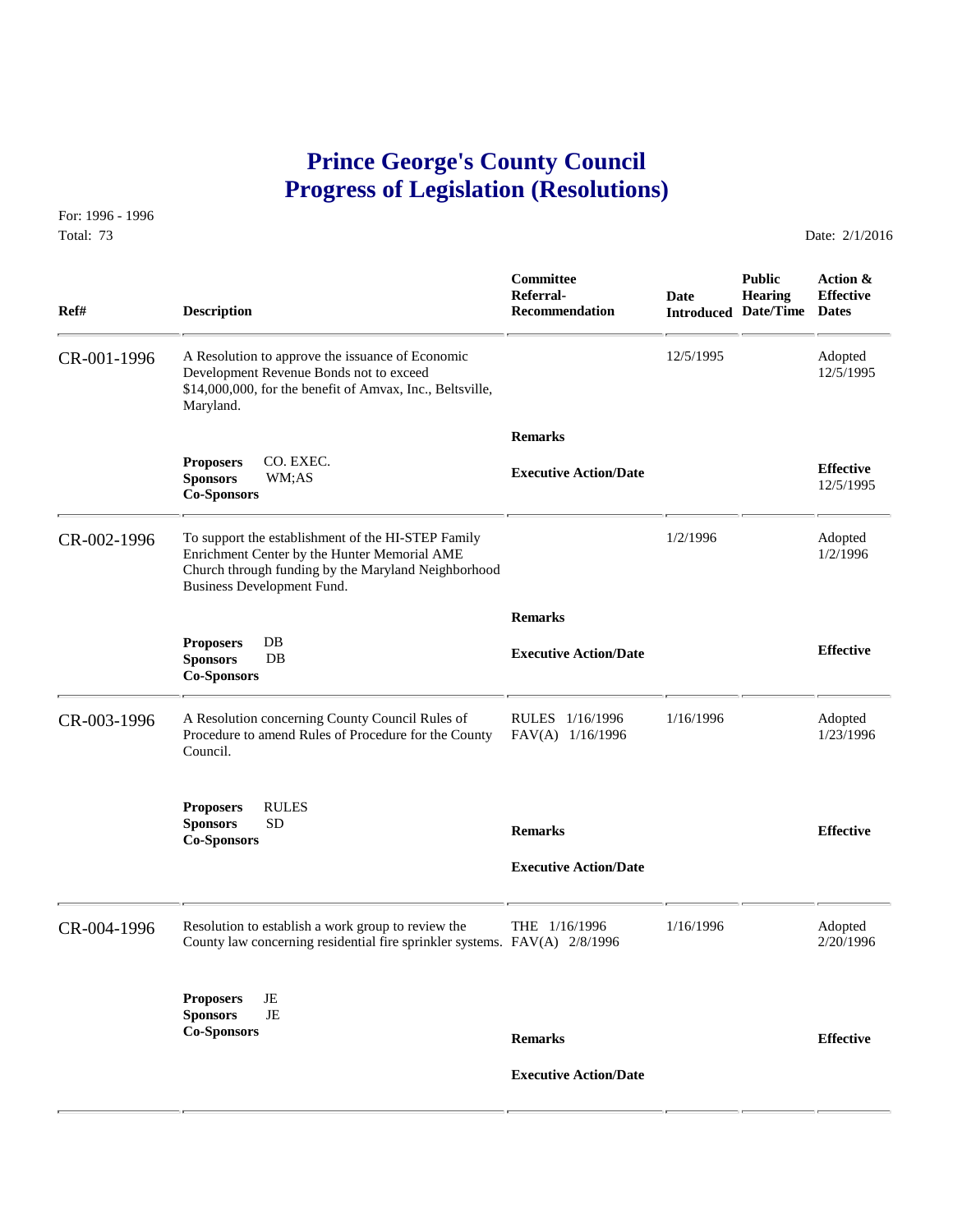**For: 1996-1996 Prince George's County Council** Page 2 of 15<br> **Progress of Legislation (Resolutions)** Date: 2/1/2016 **Progress of Legislation (Resolutions) Progress of Legislation (Resolutions)** 

| Ref#<br>CR-005-1996 | <b>Description</b><br>To extend the appointment of Barbara L. Holtz, Esquire<br>as Acting County Attorney.                                                                   | Committee<br>Referral-<br><b>Recommendation</b>                         | Date<br><b>Introduced</b><br>1/23/1996 | <b>Public</b><br><b>Hearing</b><br>Date/Time | Action &<br><b>Effective</b><br><b>Dates</b><br>Adopted<br>1/23/1996 |
|---------------------|------------------------------------------------------------------------------------------------------------------------------------------------------------------------------|-------------------------------------------------------------------------|----------------------------------------|----------------------------------------------|----------------------------------------------------------------------|
|                     | CO. EXEC.<br><b>Proposers</b><br><b>SD</b><br><b>Sponsors</b><br><b>Co-Sponsors</b>                                                                                          | <b>Remarks</b><br><b>Executive Action/Date</b>                          |                                        |                                              | <b>Effective</b>                                                     |
| CR-006-1996         | Ten Year Water & Sewerage Plan (December 1995<br>Amendment Cycle) to change the Water & Sewer<br>category designations within the 1994 Comprehensive<br>Ten Year W & S Plan. | THE 2/20/1996<br>FAV(A) 3/14/1996                                       | 2/20/1996                              | 3/12/1996<br>1:30 P.M.                       | Adopted<br>3/19/1996                                                 |
|                     | CO. EXEC.<br><b>Proposers</b><br><b>Sponsors</b><br>SD;AS;MW<br><b>Co-Sponsors</b>                                                                                           | <b>Remarks</b><br><b>Executive Action/Date</b>                          |                                        |                                              | <b>Effective</b>                                                     |
| CR-007-1996         | A Resolution for the purpose of initiating appropriate<br>zoning map revisions, by means of a Countywide Map<br>Amendment, for the R-O-S Zone.                               | PZED 3/12/1996<br>HELD 3/18/1996<br>FAV(A) 6/19/1996                    | 3/12/1996                              |                                              | Adopted<br>7/30/1996                                                 |
|                     | <b>SD</b><br><b>Proposers</b><br><b>SD</b><br><b>Sponsors</b><br><b>Co-Sponsors</b>                                                                                          | <b>Remarks</b><br>(SEE ALSO CB-31-1996)<br><b>Executive Action/Date</b> |                                        |                                              | <b>Effective</b><br>8/14/1996                                        |
| CR-008-1996         | A Resolution initiating a Mixed-Use Town Center Map<br>Amendment for the Town of Brentwood.                                                                                  | PZED 2/27/1996<br>FAV(A) 3/4/1996                                       | 2/27/1996                              |                                              | Adopted<br>3/12/1996                                                 |
|                     | M-NCPPC<br><b>Proposers</b><br><b>Sponsors</b><br>AMC;SD<br><b>Co-Sponsors</b>                                                                                               | <b>Remarks</b><br><b>Executive Action/Date</b>                          |                                        |                                              | <b>Effective</b>                                                     |
| CR-009-1996         | A resolution to approve a certain Finance Plan of the<br>Washington Suburban Sanitary Commission for the<br>Issuance of Refunding Bonds in the amount of<br>\$177,545,000.   | THE 3/12/1996<br>FAV 3/21/1996                                          | 3/12/1996                              |                                              | Adopted<br>3/26/1996                                                 |
|                     | <b>WSSC</b><br><b>Proposers</b><br><b>SD</b><br><b>Sponsors</b><br><b>Co-Sponsors</b>                                                                                        | <b>Remarks</b><br><b>Executive Action/Date</b>                          |                                        |                                              | <b>Effective</b>                                                     |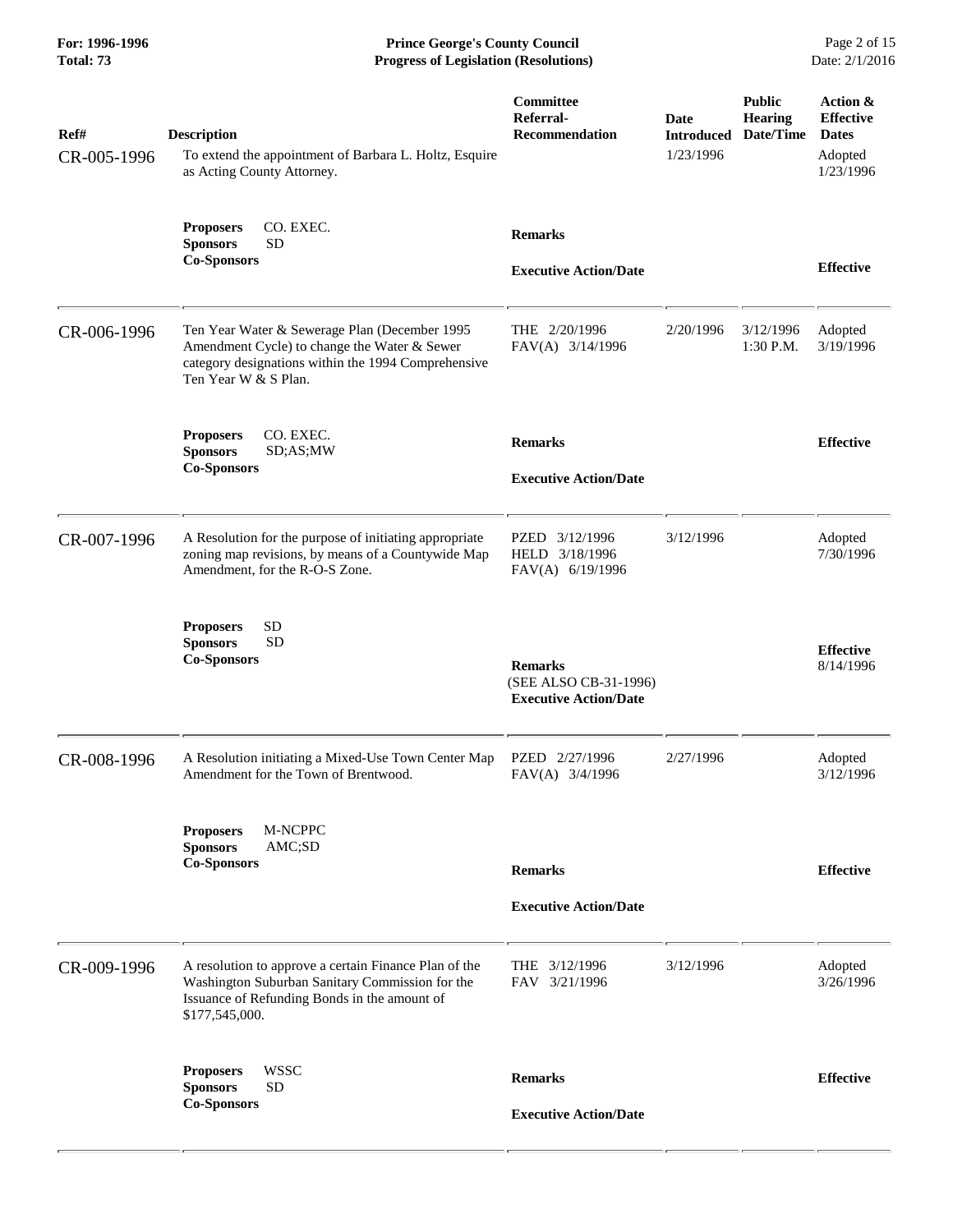**For: 1996-1996 Prince George's County Council** Page 3 of 15<br> **Prince George's County Council** Page 3 of 15<br> **Progress of Legislation (Resolutions)** Date: 2/1/2016 **Total: 73 Progress of Legislation (Resolutions)** 

| Ref#<br>CR-010-1996 | <b>Description</b><br>A Resolution concerning Chapman's Landing for the<br>purpose of requesting that the environmental assessment FAV(A) 3/6/1996<br>of Chapman's Landing include an extended comment<br>period and that the preparation of an environmental<br>impact statement be required.                                                                         | Committee<br>Referral-<br>Recommendation<br>THE 2/27/1996               | Date<br><b>Introduced</b><br>2/27/1996 | <b>Public</b><br>Hearing<br>Date/Time | Action &<br><b>Effective</b><br><b>Dates</b><br><b>Effective</b> |
|---------------------|------------------------------------------------------------------------------------------------------------------------------------------------------------------------------------------------------------------------------------------------------------------------------------------------------------------------------------------------------------------------|-------------------------------------------------------------------------|----------------------------------------|---------------------------------------|------------------------------------------------------------------|
|                     | <b>Proposers</b><br>JE<br>JE; IG; WM<br><b>Sponsors</b><br><b>Co-Sponsors</b>                                                                                                                                                                                                                                                                                          | <b>Remarks</b><br><b>Executive Action/Date</b>                          |                                        |                                       |                                                                  |
| CR-011-1996         | Resolution to permit certain grading, building and use<br>and occupancy permits of a minor nature to be issued<br>without the Planning Board's review.                                                                                                                                                                                                                 | PZED 3/12/1996<br>FAV(A) 6/3/1996                                       | 3/12/1996                              |                                       | Adopted<br>7/9/1996                                              |
|                     | M-NCPPC<br><b>Proposers</b><br><b>Sponsors</b><br><b>SD</b><br><b>Co-Sponsors</b>                                                                                                                                                                                                                                                                                      | <b>Remarks</b><br>(SEE ALSO CB-13-1996)<br><b>Executive Action/Date</b> |                                        |                                       | <b>Effective</b>                                                 |
| CR-012-1996         | A Resolution concerning the formation of an agricultural THE 3/26/1996<br>district pursuant to the Maryland Agricultural Land<br>Preservation Program.                                                                                                                                                                                                                 |                                                                         | 3/26/1996                              | 4/16/1996<br>$1:30$ P.M.              | Adopted<br>4/16/1996                                             |
|                     | <b>Proposers</b><br>M-NCPPC<br><b>SD</b><br><b>Sponsors</b><br><b>Co-Sponsors</b>                                                                                                                                                                                                                                                                                      | <b>Remarks</b><br><b>Executive Action/Date</b>                          |                                        |                                       | <b>Effective</b>                                                 |
| CR-013-1996         | To amend the Prince George's County portion of<br>M-NCPPC Capital Budget for FY 96 to transfer<br>\$189,267 to a General Park Needs Study project (CIP ID<br>#EC050977) from the U.S. Air Arena project.                                                                                                                                                               | $C.0.W.$ $3/26/1996$<br>FAV 4/2/1996                                    | 3/26/1996                              | 4/9/1996<br>10:30 AM                  | Adopted<br>4/9/1996                                              |
|                     | M-NCPPC<br><b>Proposers</b><br><b>Sponsors</b><br>SD<br><b>Co-Sponsors</b>                                                                                                                                                                                                                                                                                             | <b>Remarks</b><br><b>Executive Action/Date</b>                          |                                        |                                       | <b>Effective</b>                                                 |
| CR-014-1996         | To approve the structure and use of an addition to the<br>Larkin Chase Nursing and Restorative Center, a subacute FAV(A) 5/13/1996<br>therapy center, approx. 30,000 sq. ft., one-story<br>Ambulatory Services Pavilion adjacent to the Bowie<br>Health Center and renovation of the existing Bowie<br>Health Center on the Bowie Health Campus in Bowie,<br>Maryland. | HEHS 3/26/1996                                                          | 3/26/1996                              | 5/21/1996<br>$1:30$ P.M.              | Adopted<br>5/21/1996                                             |
|                     | CO. EXEC.<br><b>Proposers</b><br><b>Sponsors</b><br><b>SD</b><br><b>Co-Sponsors</b>                                                                                                                                                                                                                                                                                    | <b>Remarks</b><br><b>Executive Action/Date</b>                          |                                        |                                       | <b>Effective</b><br>5/21/1996                                    |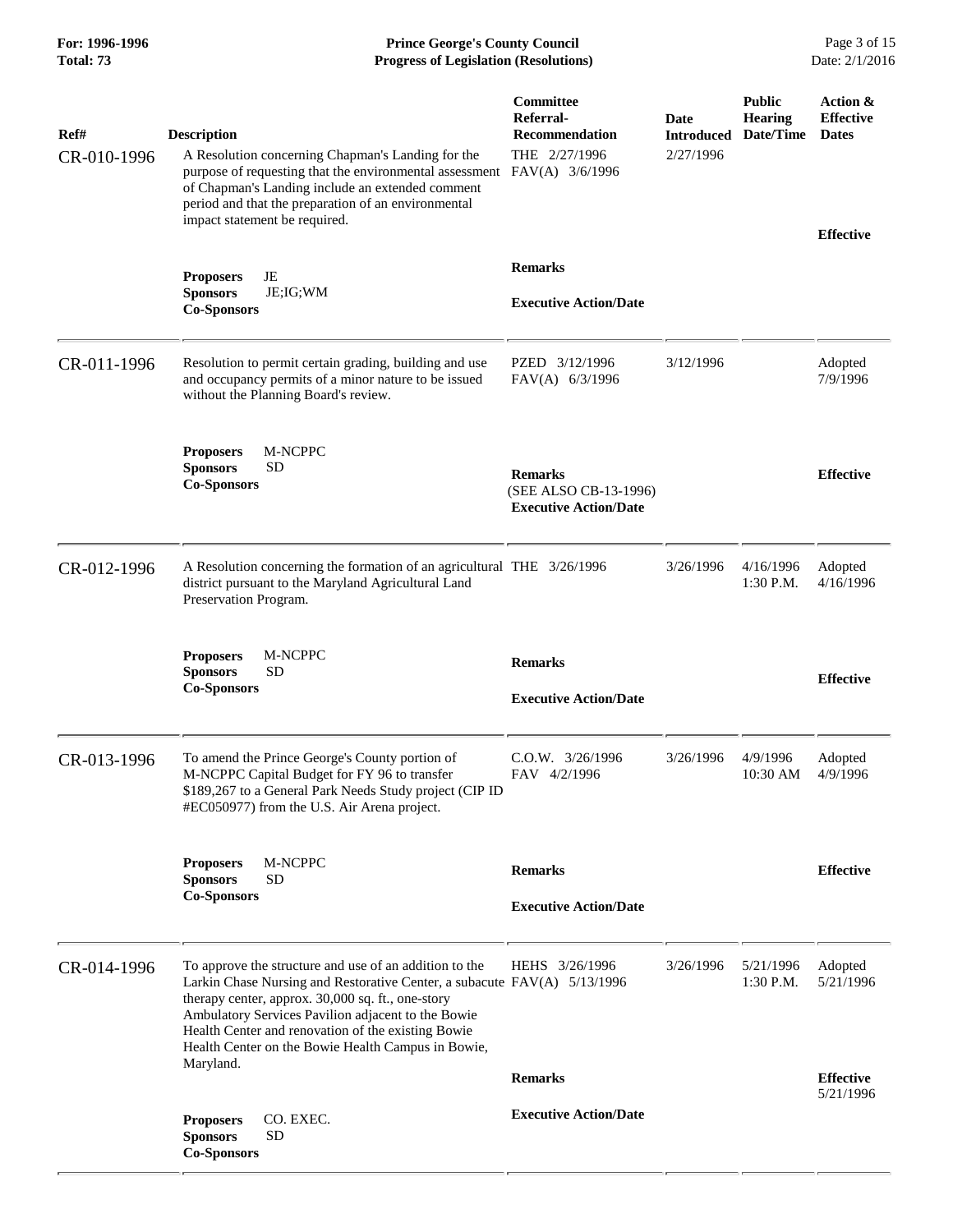**For: 1996-1996 Prince George's County Council** Page 4 of 15<br> **Progress of Legislation (Resolutions)** Date: 2/1/2016 **Progress of Legislation (Resolutions) Progress of Legislation (Resolutions)** 

| Ref#<br>CR-015-1996 | <b>Description</b><br>A Resolution designating certain roads within the<br>County as Gateway Roads.                                                                                                                                         | Committee<br>Referral-<br><b>Recommendation</b><br>PZED 4/2/1996<br>FAV(A) 10/16/1996 | Date<br><b>Introduced</b><br>4/2/1996 | <b>Public</b><br><b>Hearing</b><br>Date/Time | Action &<br><b>Effective</b><br><b>Dates</b><br>Adopted<br>11/26/1996 |
|---------------------|---------------------------------------------------------------------------------------------------------------------------------------------------------------------------------------------------------------------------------------------|---------------------------------------------------------------------------------------|---------------------------------------|----------------------------------------------|-----------------------------------------------------------------------|
|                     | <b>RVR</b><br><b>Proposers</b><br><b>Sponsors</b><br>RVR;DB;MW;AS<br><b>Co-Sponsors</b>                                                                                                                                                     | <b>Remarks</b><br><b>Executive Action/Date</b>                                        |                                       |                                              | <b>Effective</b>                                                      |
| CR-016-1996         | For approval of financing of Park View II Apartments<br>and Approval of Payment in Lieu of Taxes for the<br>Project.                                                                                                                        | C.O.W. 4/16/1996<br>FAV(A) 4/30/1996                                                  | 4/16/1996                             |                                              | Adopted<br>5/7/1996                                                   |
|                     | CO. EXEC.<br><b>Proposers</b><br><b>Sponsors</b><br>WM;SD<br><b>Co-Sponsors</b>                                                                                                                                                             | <b>Remarks</b><br><b>Executive Action/Date</b>                                        |                                       |                                              | <b>Effective</b>                                                      |
| CR-017-1996         | A Resolution for the purpose of initiating a Master Plan/ C.O.W. 4/16/1996<br>Sectional Map Amendment for Planning Area 76A, the<br>Heights and Vicinity.                                                                                   | $FAV(A)$ 4/16/1996                                                                    | 4/16/1996                             |                                              | Adopted<br>4/16/1996                                                  |
|                     | <b>Proposers</b><br>M-NCPPC<br>JE;DB<br><b>Sponsors</b><br><b>Co-Sponsors</b>                                                                                                                                                               | <b>Remarks</b><br><b>Executive Action/Date</b>                                        |                                       |                                              | <b>Effective</b>                                                      |
| CR-018-1996         | A Resolution to approve Fiscal Year 1996-1997<br>Operating and Capital Budgets of the Washington<br>Suburban Sanitary Commission and the recommendation<br>of Water and Sewer rates and Ad Valorem Tax Levies<br>for Fiscal Year 1996-1997. | <b>Remarks</b>                                                                        | 5/29/1996                             |                                              | Adopted<br>5/29/1996                                                  |
|                     | <b>SD</b><br><b>Proposers</b><br><b>Sponsors</b><br>AMC;MW;SD<br><b>Co-Sponsors</b>                                                                                                                                                         | <b>Executive Action/Date</b>                                                          |                                       |                                              | <b>Effective</b>                                                      |
| CR-019-1996         | A Resolution for the purpose of approving the<br>Washington Suburban Sanitary Commission Fiscal Year<br>1997-2002 Capital Improvements Program and FY 1997<br>Capital Budget for Prince George's County for Water<br>and Sewerage.          | <b>Remarks</b>                                                                        | 5/29/1996                             |                                              | Adopted<br>5/29/1996                                                  |
|                     | <b>SD</b><br><b>Proposers</b><br><b>Sponsors</b><br>MW;SD<br><b>Co-Sponsors</b>                                                                                                                                                             | <b>Executive Action/Date</b>                                                          |                                       |                                              | <b>Effective</b>                                                      |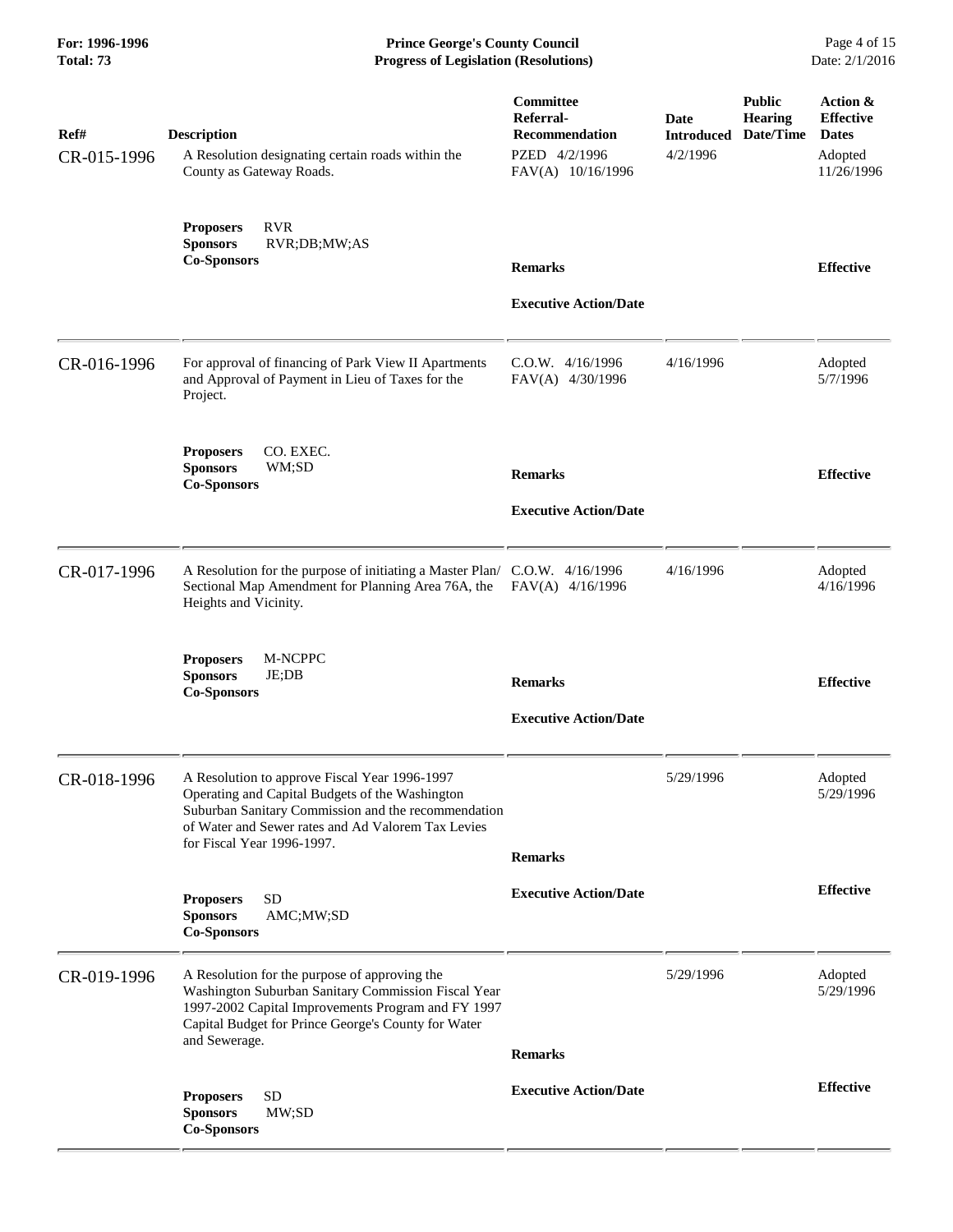**For: 1996-1996 Prince George's County Council** Page 5 of 15<br> **Prince George's County Council** Page 5 of 15<br> **Progress of Legislation (Resolutions)** Date: 2/1/2016 **Total: 73 Progress of Legislation (Resolutions)** 

| Ref#        | <b>Description</b>                                                                                                                                     | Committee<br>Referral-<br><b>Recommendation</b> | <b>Date</b><br><b>Introduced</b> | <b>Public</b><br>Hearing<br>Date/Time | Action &<br><b>Effective</b><br><b>Dates</b> |
|-------------|--------------------------------------------------------------------------------------------------------------------------------------------------------|-------------------------------------------------|----------------------------------|---------------------------------------|----------------------------------------------|
| CR-020-1996 | A Resolution for the purpose of approving the Fiscal<br>Year 1996-1997 Washington Suburban Transit<br>Commission Administrative Budget.                |                                                 | 5/29/1996                        |                                       | Adopted<br>5/29/1996                         |
|             | <b>SD</b><br><b>Proposers</b><br>AMC;SD<br><b>Sponsors</b><br><b>Co-Sponsors</b>                                                                       | <b>Remarks</b><br><b>Executive Action/Date</b>  |                                  |                                       | <b>Effective</b>                             |
| CR-021-1996 | The FY 1996 - 1997 Annual Housing and Community<br>Development Action Plan.                                                                            | THE 4/30/1996<br>FAV(A) 6/13/1996               | 4/30/1996                        | 6/10/1996<br>7:00 P.M.                | Adopted<br>7/2/1996                          |
|             | <b>Proposers</b><br>CO. EXEC.<br><b>Sponsors</b><br>AS;MW<br><b>Co-Sponsors</b>                                                                        | <b>Remarks</b>                                  |                                  |                                       | <b>Effective</b>                             |
|             |                                                                                                                                                        | <b>Executive Action/Date</b>                    |                                  |                                       |                                              |
| CR-022-1996 | Resolution to reduce the Stormwater Management Tax<br>for Taxing Area 2 to provide funds for the protection of<br>water quality of the Chesapeake Bay. | C.O.W. 5/7/1996<br>FAV(A) 5/21/1996             | 5/7/1996                         |                                       | Adopted<br>5/21/1996                         |
|             | <b>Proposers</b><br>JE;RVR<br><b>Sponsors</b><br>JE;RVR;SD;MW;AS;AMC<br><b>Co-Sponsors</b>                                                             | <b>Remarks</b><br><b>Executive Action/Date</b>  |                                  |                                       | <b>Effective</b>                             |
| CR-023-1996 | To express the preference the County Council for the<br>twelve lane high bridge option for the replacement of the<br>Woodrow Wilson Bridge.            |                                                 | 5/7/1996                         |                                       | Adopted<br>5/7/1996                          |
|             |                                                                                                                                                        | <b>Remarks</b>                                  |                                  |                                       |                                              |
|             | JE;IG<br><b>Proposers</b><br><b>Sponsors</b><br>JE;IG<br><b>Co-Sponsors</b>                                                                            | <b>Executive Action/Date</b>                    |                                  |                                       | <b>Effective</b>                             |
| CR-024-1996 | A Supplementary Appropriation of Federal, State and<br>Other Funds to various County agencies.                                                         | PSFM 5/14/1996<br>FAV 6/6/1996                  | 5/14/1996                        |                                       | Adopted<br>6/18/1996                         |
|             | CO. EXEC.<br><b>Proposers</b><br><b>SD</b><br><b>Sponsors</b>                                                                                          |                                                 |                                  |                                       |                                              |
|             | <b>Co-Sponsors</b>                                                                                                                                     | <b>Remarks</b>                                  |                                  |                                       | <b>Effective</b>                             |
|             |                                                                                                                                                        | <b>Executive Action/Date</b>                    |                                  |                                       |                                              |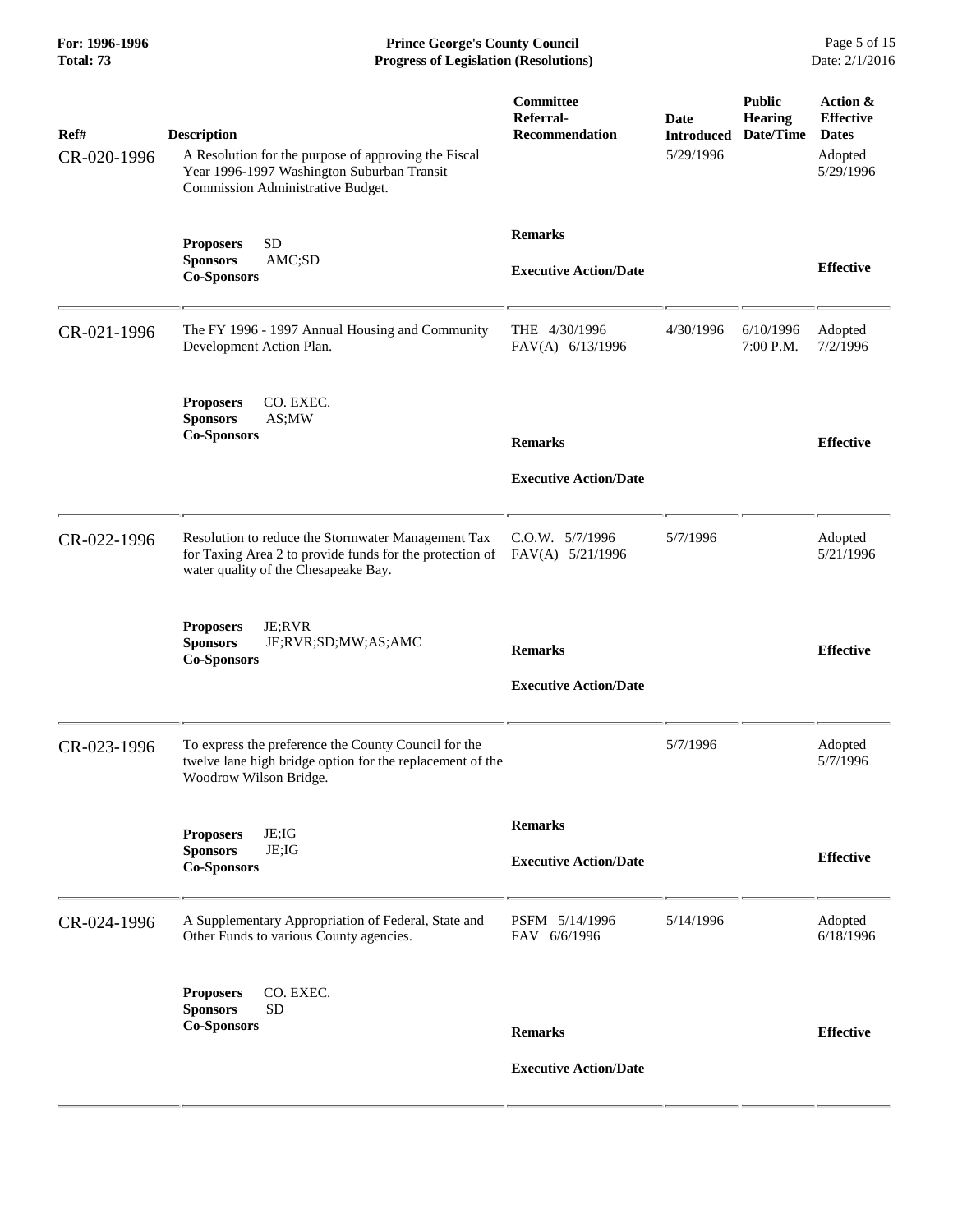**For: 1996-1996 Prince George's County Council** Page 6 of 15<br> **Prince George's County Council** Page 6 of 15<br> **Progress of Legislation (Resolutions)** Date: 2/1/2016 **Total: 73 Progress of Legislation (Resolutions)** 

| Ref#<br>CR-025-1996 | <b>Description</b><br>An Interdepartmental Transfer of Appropriations.                                                                                                                                                        | Committee<br>Referral-<br><b>Recommendation</b><br>PSFM 5/14/1996<br>FAV 6/6/1996       | Date<br><b>Introduced</b><br>5/14/1996 | <b>Public</b><br><b>Hearing</b><br>Date/Time | Action &<br><b>Effective</b><br><b>Dates</b><br>Adopted<br>6/18/1996 |
|---------------------|-------------------------------------------------------------------------------------------------------------------------------------------------------------------------------------------------------------------------------|-----------------------------------------------------------------------------------------|----------------------------------------|----------------------------------------------|----------------------------------------------------------------------|
|                     | CO. EXEC.<br><b>Proposers</b><br><b>SD</b><br><b>Sponsors</b><br><b>Co-Sponsors</b>                                                                                                                                           |                                                                                         |                                        |                                              |                                                                      |
|                     |                                                                                                                                                                                                                               | <b>Remarks</b>                                                                          |                                        |                                              | <b>Effective</b>                                                     |
|                     |                                                                                                                                                                                                                               | <b>Executive Action/Date</b>                                                            |                                        |                                              |                                                                      |
| CR-026-1996         | A Resolution for the purpose of initiating a Sector Plan<br>for the Addison Road Metro Area.                                                                                                                                  | $C.0.W.$ $5/21/1996$<br>FAV 5/21/1996                                                   | 5/21/1996                              |                                              | Adopted<br>5/21/1996                                                 |
|                     | <b>M-NCPPC</b><br><b>Proposers</b><br><b>Sponsors</b><br>RVR;DB;MW<br><b>Co-Sponsors</b>                                                                                                                                      | <b>Remarks</b>                                                                          |                                        |                                              | <b>Effective</b>                                                     |
|                     |                                                                                                                                                                                                                               | <b>Executive Action/Date</b>                                                            |                                        |                                              | 5/21/1996                                                            |
| CR-027-1996         | To establish a Task Force for Governmental Operations<br>and Efficiency to identify opportunities for the<br>consolidation of services provided by the Board of<br>Education and the government of Prince George's<br>County. | PSFM 5/29/1996<br>FAV(A) 6/6/1996                                                       | 5/29/1996                              |                                              | Adopted<br>6/18/1996                                                 |
|                     | <b>Proposers</b><br>AMC                                                                                                                                                                                                       | <b>Remarks</b>                                                                          |                                        |                                              | <b>Effective</b>                                                     |
|                     | AMC<br><b>Sponsors</b><br><b>Co-Sponsors</b>                                                                                                                                                                                  | <b>Executive Action/Date</b>                                                            |                                        |                                              |                                                                      |
| CR-028-1996         | A Resolution concerning school facilities for the purpose PZED 5/29/1996<br>of requiring the Planning Board to conduct a School<br>Planning Capacity Anaylsis at the time of preliminary<br>plat of subdivision.              |                                                                                         | 5/29/1996                              |                                              |                                                                      |
|                     | <b>RVR</b><br><b>Proposers</b><br><b>RVR</b><br><b>Sponsors</b><br><b>Co-Sponsors</b>                                                                                                                                         | <b>Remarks</b><br>(SEE ALSO CB-36-1996<br>& CB-54-1996)<br><b>Executive Action/Date</b> |                                        |                                              | <b>Effective</b>                                                     |
| CR-029-1996         | A Resolution concerning the Tax Rates for FY1997 for<br>the purpose of imposing and levying the Tax Rates for<br>the Fiscal Year beginning July 1, 1996.                                                                      |                                                                                         | 6/11/1996                              |                                              | Adopted<br>6/11/1996                                                 |
|                     | <b>SD</b><br><b>Proposers</b>                                                                                                                                                                                                 | <b>Remarks</b>                                                                          |                                        |                                              |                                                                      |
|                     | <b>SD</b><br><b>Sponsors</b><br><b>Co-Sponsors</b>                                                                                                                                                                            | <b>Executive Action/Date</b>                                                            |                                        |                                              | <b>Effective</b>                                                     |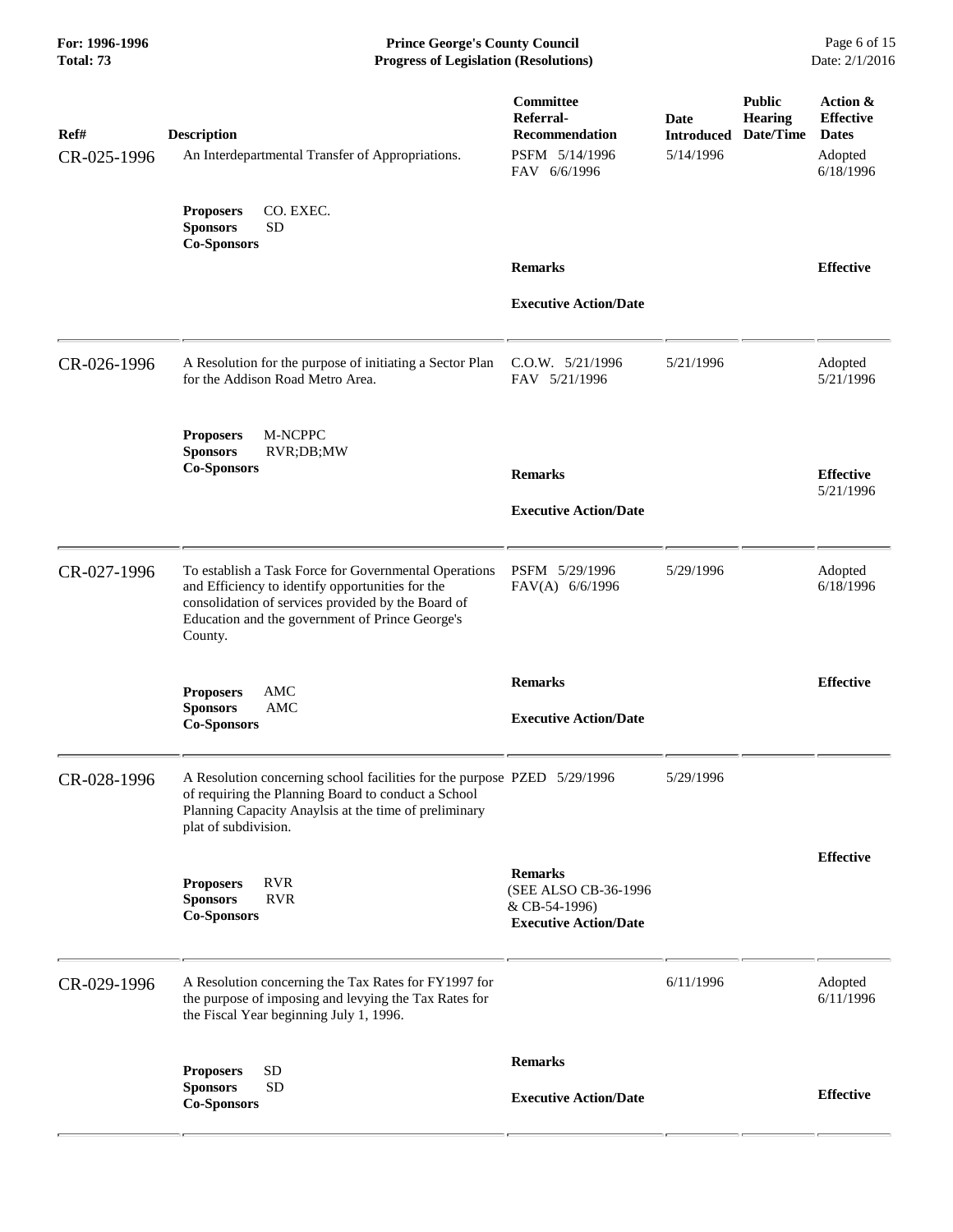**For: 1996-1996 Prince George's County Council** Page 7 of 15<br> **Progress of Legislation (Resolutions)** Date: 2/1/2016 **Total: 73 Progress of Legislation (Resolutions)** 

| Ref#<br>CR-030-1996 | <b>Description</b><br>To re-establish the County Solid Waste Commission to<br>review the County's solid waste system and make<br>recommendations to the County by February 28, 1997. | Committee<br>Referral-<br><b>Recommendation</b><br>THE 6/11/1996<br>FAV(A) 9/12/1996 | Date<br><b>Introduced</b><br>6/11/1996 | <b>Public</b><br><b>Hearing</b><br>Date/Time | Action &<br><b>Effective</b><br><b>Dates</b><br>Adopted<br>9/24/1996 |
|---------------------|--------------------------------------------------------------------------------------------------------------------------------------------------------------------------------------|--------------------------------------------------------------------------------------|----------------------------------------|----------------------------------------------|----------------------------------------------------------------------|
|                     | AS<br><b>Proposers</b><br>AS<br><b>Sponsors</b><br><b>Co-Sponsors</b>                                                                                                                | <b>Remarks</b><br><b>Executive Action/Date</b>                                       |                                        |                                              | <b>Effective</b>                                                     |
| CR-031-1996         | To establish a schedule of licensing fees for public<br>swimming pools and public swimming pool operators.                                                                           | PSFM 6/11/1996<br>FAV 7/3/1996                                                       | 6/11/1996                              |                                              | Adopted<br>7/30/1996                                                 |
|                     | CO. EXEC.<br><b>Proposers</b><br><b>SD</b><br><b>Sponsors</b><br><b>Co-Sponsors</b>                                                                                                  | <b>Remarks</b><br>(SEE ALSO CB-62-1996)<br><b>Executive Action/Date</b>              |                                        |                                              | <b>Effective</b>                                                     |
| CR-032-1996         | To establish the licensing fees for public spas.                                                                                                                                     | PSFM 6/11/1996<br>FAV 7/3/1996                                                       | 6/11/1996                              |                                              | Adopted<br>7/30/1996                                                 |
|                     | CO. EXEC.<br><b>Proposers</b><br><b>Sponsors</b><br>SD;DB<br><b>Co-Sponsors</b>                                                                                                      | <b>Remarks</b>                                                                       |                                        |                                              | <b>Effective</b>                                                     |
|                     |                                                                                                                                                                                      | (SEE ALSO CB-63-1996)<br><b>Executive Action/Date</b>                                |                                        |                                              |                                                                      |
| CR-033-1996         | Ten Year Water & Sewerage Plan (April 1996<br>Amendment Cycle) to change the water & sewer<br>category designations within the 1994 Comprehensive<br>Ten Year Water & Sewer Plan.    | THE 6/18/1996<br>FAV(A) 7/11/1996                                                    | 6/18/1996                              | 7/9/1996<br>1:30 P.M.                        | Adopted<br>7/23/1996                                                 |
|                     | CO. EXEC.<br><b>Proposers</b><br><b>Sponsors</b><br>SD;MW                                                                                                                            | <b>Remarks</b>                                                                       |                                        |                                              | <b>Effective</b><br>8/7/1996                                         |
|                     | <b>Co-Sponsors</b>                                                                                                                                                                   | <b>Executive Action/Date</b><br>No Comment 8/7/1996                                  |                                        |                                              |                                                                      |
| CR-034-1996         | General Schedule - Salary Schedule "G" to amend the<br>Salary Plan of the County to reflect certain modifications FAV(A) 7/3/1996<br>of General Schedule employees.                  | PSFM 6/18/1996                                                                       | 6/18/1996                              |                                              | Adopted<br>7/23/1996                                                 |
|                     | CO. EXEC.<br><b>Proposers</b><br><b>Sponsors</b><br>AMC<br><b>Co-Sponsors</b>                                                                                                        | <b>Remarks</b>                                                                       |                                        |                                              | <b>Effective</b>                                                     |
|                     |                                                                                                                                                                                      | <b>Executive Action/Date</b>                                                         |                                        |                                              |                                                                      |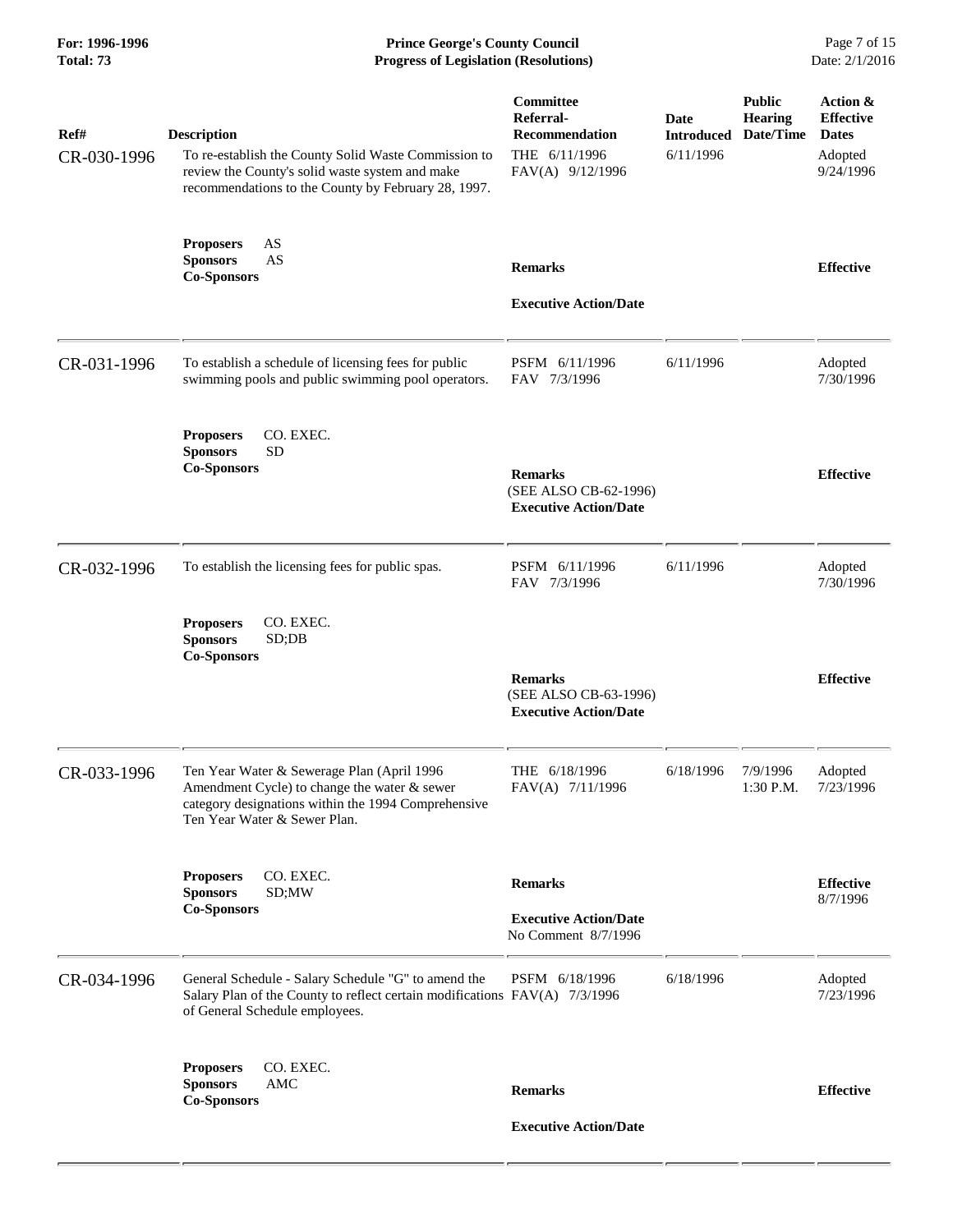**For: 1996-1996 Prince George's County Council** Page 8 of 15<br> **Prince George's County Council** Page 8 of 15<br> **Progress of Legislation (Resolutions)** Date: 2/1/2016 **Total: 73 Progress of Legislation (Resolutions)** 

| Ref#<br>CR-035-1996 | <b>Description</b><br>To establish a schedule of permit fees for electrical<br>permits.                                                                                                                                                         | Committee<br>Referral-<br>Recommendation<br>PSFM 6/18/1996<br>FAV 7/3/1996 | Date<br><b>Introduced</b><br>6/18/1996 | <b>Public</b><br><b>Hearing</b><br>Date/Time<br>7/23/1996<br>1:30 P.M. | Action &<br><b>Effective</b><br><b>Dates</b><br>Adopted<br>7/23/1996 |
|---------------------|-------------------------------------------------------------------------------------------------------------------------------------------------------------------------------------------------------------------------------------------------|----------------------------------------------------------------------------|----------------------------------------|------------------------------------------------------------------------|----------------------------------------------------------------------|
|                     | CO. EXEC.<br><b>Proposers</b><br><b>Sponsors</b><br>DB<br><b>Co-Sponsors</b>                                                                                                                                                                    | <b>Remarks</b><br>(SEE ALSO CB-23-1996)<br><b>Executive Action/Date</b>    |                                        |                                                                        | <b>Effective</b>                                                     |
| CR-036-1996         | To adopt the Life Safety Code and standards of the<br>National Fire Protection Association in accordance with FAV 7/3/1996<br>Sec. 11-253 of the County Code.                                                                                   | PSFM 6/18/1996                                                             | 6/18/1996                              |                                                                        | Adopted<br>7/23/1996                                                 |
|                     | CO. EXEC.<br><b>Proposers</b><br><b>MW</b><br><b>Sponsors</b><br><b>Co-Sponsors</b>                                                                                                                                                             | <b>Remarks</b><br><b>Executive Action/Date</b>                             |                                        |                                                                        | <b>Effective</b>                                                     |
| CR-037-1996         | A Resolution to create the Woodview Village District for C.O.W. 7/2/1996<br>the purpose of developing and financing infrastructure<br>improvements; to levy special assessments on real and<br>personal property; and to create a special fund. | FAV(A) 7/9/1996                                                            | 7/2/1996                               | 7/23/1996<br>$2:15$ P.M.                                               | Adopted<br>7/23/1996                                                 |
|                     | CO. EXEC.<br><b>Proposers</b><br><b>Sponsors</b><br><b>SE</b><br><b>Co-Sponsors</b>                                                                                                                                                             | <b>Remarks</b><br><b>Executive Action/Date</b>                             |                                        |                                                                        | <b>Effective</b>                                                     |
| CR-038-1996         | The Issuance and Sale of Special Obligation Bonds in an C.O.W. 7/2/1996<br>amount not to exceed \$8,000,000 for the purpose of<br>financing infrastructure improvements for the Woodview<br>Village District.                                   | FAV 7/9/1996                                                               | 7/2/1996                               | 7/23/1996<br>2:15 P.M.                                                 | Adopted<br>7/23/1996                                                 |
|                     | CO. EXEC.<br><b>Proposers</b><br><b>SD</b><br><b>Sponsors</b><br><b>Co-Sponsors</b>                                                                                                                                                             | <b>Remarks</b><br><b>Executive Action/Date</b>                             |                                        |                                                                        | <b>Effective</b>                                                     |
| CR-039-1996         | To extend the appointment of Barbara L. Holtz, Esquire,<br>as Acting County Attorney.                                                                                                                                                           |                                                                            | 7/9/1996                               |                                                                        | Adopted<br>7/9/1996                                                  |
|                     | CO. EXEC.<br><b>Proposers</b><br><b>SD</b><br><b>Sponsors</b><br><b>Co-Sponsors</b>                                                                                                                                                             | <b>Remarks</b><br><b>Executive Action/Date</b>                             |                                        |                                                                        | <b>Effective</b>                                                     |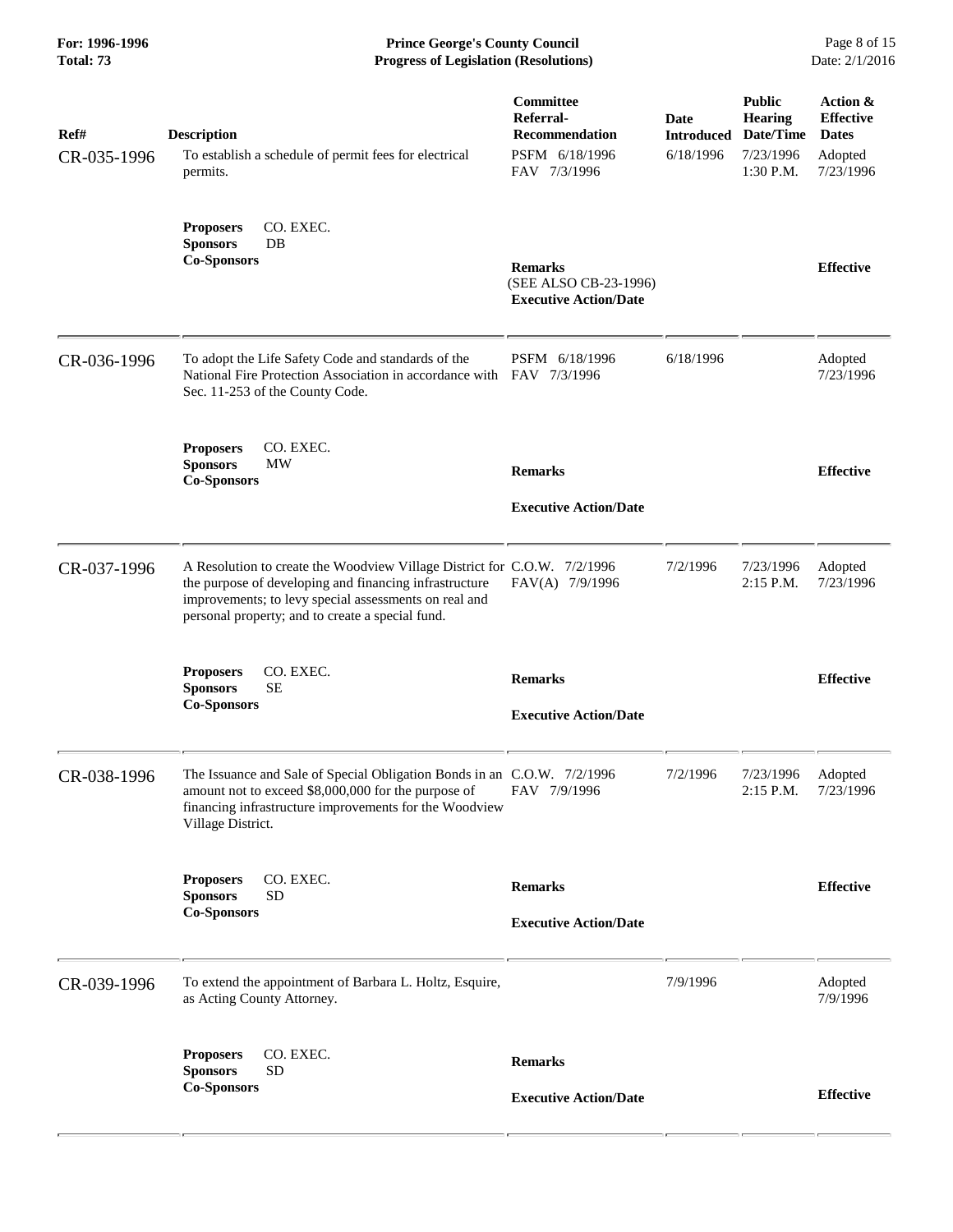**For: 1996-1996 Prince George's County Council** Page 9 of 15<br> **Progress of Legislation (Resolutions)** Date: 2/1/2016 **Total: 73 Progress of Legislation (Resolutions)** 

| Ref#<br>CR-040-1996 | <b>Description</b><br>Police Officials - Salary Schedule P-O to amend the<br>Salary Plan of the County to reflect certain wages and<br>benefit modifications for Police Officials; effective July<br>1, 1995 - June 30, 1996.       | Committee<br>Referral-<br>Recommendation<br>PSFM 7/9/1996<br>FAV 7/16/1996 | Date<br><b>Introduced</b><br>7/9/1996 | <b>Public</b><br><b>Hearing</b><br>Date/Time | Action &<br><b>Effective</b><br><b>Dates</b><br>Adopted<br>7/23/1996 |
|---------------------|-------------------------------------------------------------------------------------------------------------------------------------------------------------------------------------------------------------------------------------|----------------------------------------------------------------------------|---------------------------------------|----------------------------------------------|----------------------------------------------------------------------|
|                     | CO. EXEC.<br><b>Proposers</b><br><b>Sponsors</b><br><b>SD</b><br><b>Co-Sponsors</b>                                                                                                                                                 | <b>Remarks</b><br><b>Executive Action/Date</b>                             |                                       |                                              | <b>Effective</b>                                                     |
| CR-041-1996         | Correctional Officials - Salary Schedule "C-O" to amend PSFM 7/9/1996<br>the Salary Plan of the County to reflect certain wages<br>and benefit modifications for Correctional Officials;<br>effective July 1, 1995 - June 30, 1996. | FAV 7/16/1996                                                              | 7/9/1996                              |                                              | Adopted<br>7/23/1996                                                 |
|                     | <b>Proposers</b><br>CO. EXEC.<br><b>SD</b><br><b>Sponsors</b><br><b>Co-Sponsors</b>                                                                                                                                                 | <b>Remarks</b><br><b>Executive Action/Date</b>                             |                                       |                                              | <b>Effective</b>                                                     |
| CR-042-1996         | Fire Officials - Salary Schedule "F-O" to amend the<br>Salary Plan of the County to reflect certain wages and<br>benefit modifications for Fire Officials; effective July 1,<br>1995 - June 30, 1996.                               | PSFM 7/9/1996<br>FAV 7/16/1996                                             | 7/9/1996                              |                                              | Adopted<br>7/23/1996                                                 |
|                     | CO. EXEC.<br><b>Proposers</b><br><b>Sponsors</b><br><b>SD</b><br><b>Co-Sponsors</b>                                                                                                                                                 | <b>Remarks</b><br><b>Executive Action/Date</b>                             |                                       |                                              | <b>Effective</b>                                                     |
| CR-043-1996         | Sheriff Officials - Salary Schedule "S-O" to amend the<br>Salary Plan of the County to reflect certain wages and<br>benefit modifications of Sheriff Officials; effective July<br>1, 1995 - June 30, 1996.                          | PSFM 7/9/1996<br>NR 7/16/1996                                              | 7/9/1996                              |                                              | Adopted<br>7/23/1996                                                 |
|                     | <b>Proposers</b><br>CO. EXEC.<br><b>SD</b><br><b>Sponsors</b><br><b>Co-Sponsors</b>                                                                                                                                                 | <b>Remarks</b><br><b>Executive Action/Date</b>                             |                                       |                                              | <b>Effective</b>                                                     |
| CR-044-1996         | A Resolution expressing the County's support for the<br>acquisition of a restaurant at 9009 Central Ave., Capitol<br>Heights, MD by BLP Food Service Corp.                                                                          | PZED 7/9/1996<br>FAV(A) 7/24/1996                                          | 7/9/1996                              |                                              | Adopted<br>7/30/1996                                                 |
|                     | <b>Proposers</b><br>CO. EXEC.<br><b>SD</b><br><b>Sponsors</b><br><b>Co-Sponsors</b>                                                                                                                                                 | <b>Remarks</b><br><b>Executive Action/Date</b><br>S 8/14/1996              |                                       |                                              | <b>Effective</b>                                                     |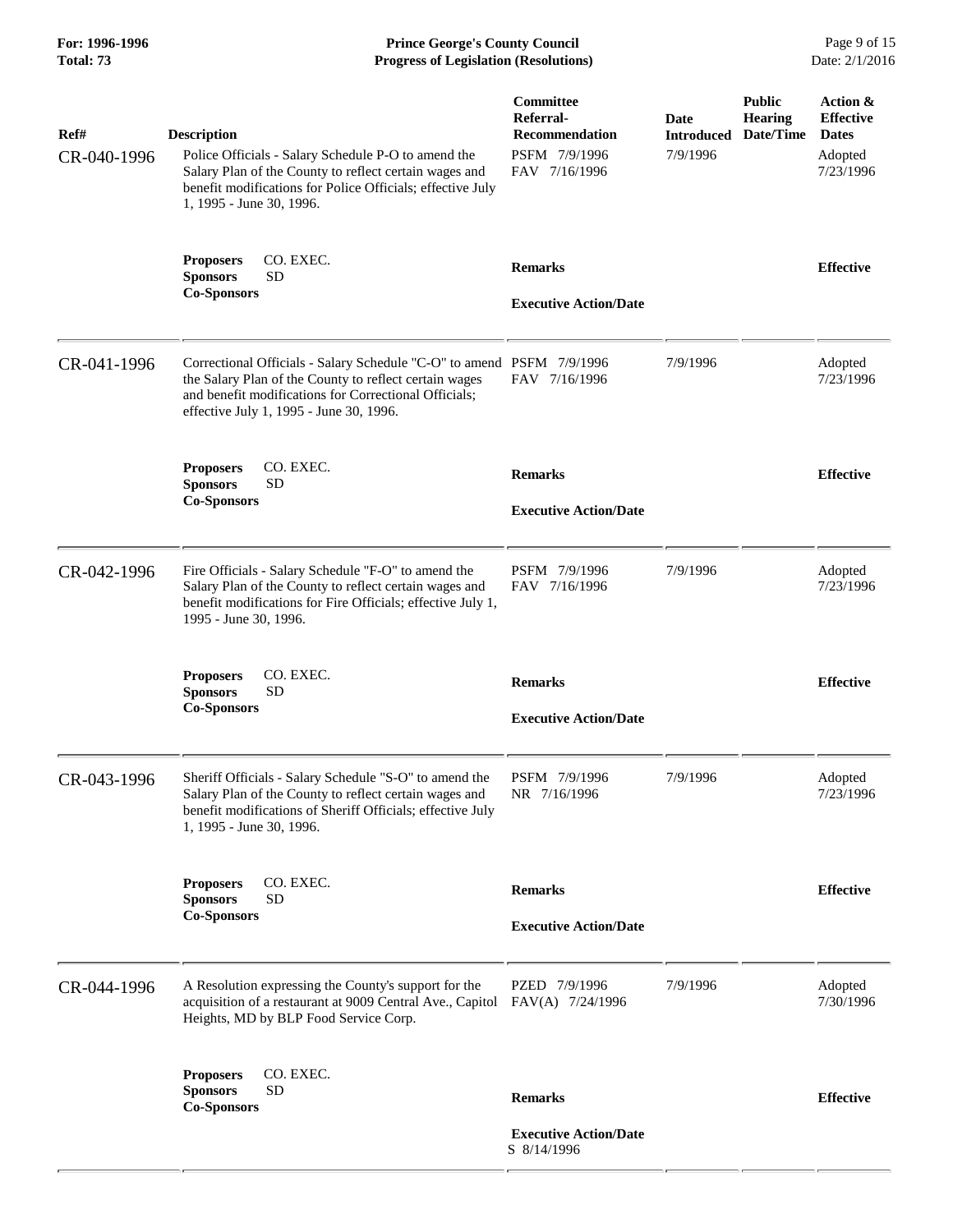**For: 1996-1996 Prince George's County Council** Page 10 of 15<br> **Progress of Legislation (Resolutions)** Date: 2/1/2016 **Total: 73 Progress of Legislation (Resolutions)** 

| Ref#<br>CR-045-1996 | <b>Description</b><br>A Resolution expressing the County's support for the<br>proposed expansion of the 21st Century Expo Group,<br>Inc., into an area marked for revitalization and for the<br>application for State Neighborhood Business Develop-<br>ment funds for such purpose. | Committee<br>Referral-<br><b>Recommendation</b><br>PZED 7/9/1996<br>FAV 7/24/1996 | <b>Date</b><br><b>Introduced</b><br>7/9/1996 | <b>Public</b><br><b>Hearing</b><br>Date/Time        | Action &<br><b>Effective</b><br><b>Dates</b><br>Adopted<br>7/30/1996 |
|---------------------|--------------------------------------------------------------------------------------------------------------------------------------------------------------------------------------------------------------------------------------------------------------------------------------|-----------------------------------------------------------------------------------|----------------------------------------------|-----------------------------------------------------|----------------------------------------------------------------------|
|                     | CO. EXEC.<br><b>Proposers</b><br><b>SD</b><br><b>Sponsors</b><br><b>Co-Sponsors</b>                                                                                                                                                                                                  | <b>Remarks</b><br><b>Executive Action/Date</b><br>S 8/14/1996                     |                                              |                                                     | <b>Effective</b>                                                     |
| CR-046-1996         | A Resolution to designate the form and order in which<br>local questions shall be placed on the 1996 general<br>election ballot.                                                                                                                                                     |                                                                                   | 7/30/1996                                    |                                                     | Adopted<br>7/30/1996                                                 |
|                     | <b>SD</b><br><b>Proposers</b><br><b>Sponsors</b><br>SD;AMC;DB;MW<br><b>Co-Sponsors</b>                                                                                                                                                                                               | <b>Remarks</b><br><b>Executive Action/Date</b>                                    |                                              |                                                     | <b>Effective</b>                                                     |
| CR-047-1996         | Permitted Private Uses of County-Owned Land - To<br>approve the renovation and expansion of the emergency<br>care facilities at the Prince George's Hospital Center in<br>Cheverly, Maryland.                                                                                        | HEHS 7/23/1996<br>NR 9/25/1996                                                    | 7/23/1996                                    | 10/1/1996<br>$1:30$ P.M.<br>10/28/1996<br>1:00 P.M. | Adopted<br>10/28/1996                                                |
|                     | CO. EXEC.<br><b>Proposers</b><br><b>Sponsors</b><br><b>SD</b><br><b>Co-Sponsors</b>                                                                                                                                                                                                  | <b>Remarks</b><br><b>Executive Action/Date</b>                                    |                                              |                                                     | <b>Effective</b>                                                     |
| CR-048-1996         | Permitted Private Uses of County-Owned Land - To<br>approve an assisted living facility at the Bowie Health<br>Campus in Bowie, Maryland.                                                                                                                                            | HEHS 7/23/1996<br>FAV(A) 9/25/1996                                                | 7/23/1996                                    | 10/1/1996<br>1:30 P.M.                              | Adopted<br>10/1/1996                                                 |
|                     | CO. EXEC.<br><b>Proposers</b><br><b>Sponsors</b><br><b>SD</b><br><b>Co-Sponsors</b>                                                                                                                                                                                                  | <b>Remarks</b><br><b>Executive Action/Date</b>                                    |                                              |                                                     | <b>Effective</b>                                                     |
| CR-049-1996         | A resolution to initiate the Functional Master Plan for<br>Schools.                                                                                                                                                                                                                  |                                                                                   | 7/30/1996                                    |                                                     | Adopted<br>7/30/1996                                                 |
|                     | M-NCPPC<br><b>Proposers</b><br><b>Sponsors</b><br>AMC;IG;WM;DB;MW<br><b>Co-Sponsors</b>                                                                                                                                                                                              | <b>Remarks</b><br><b>Executive Action/Date</b>                                    |                                              |                                                     | <b>Effective</b><br>7/30/1996                                        |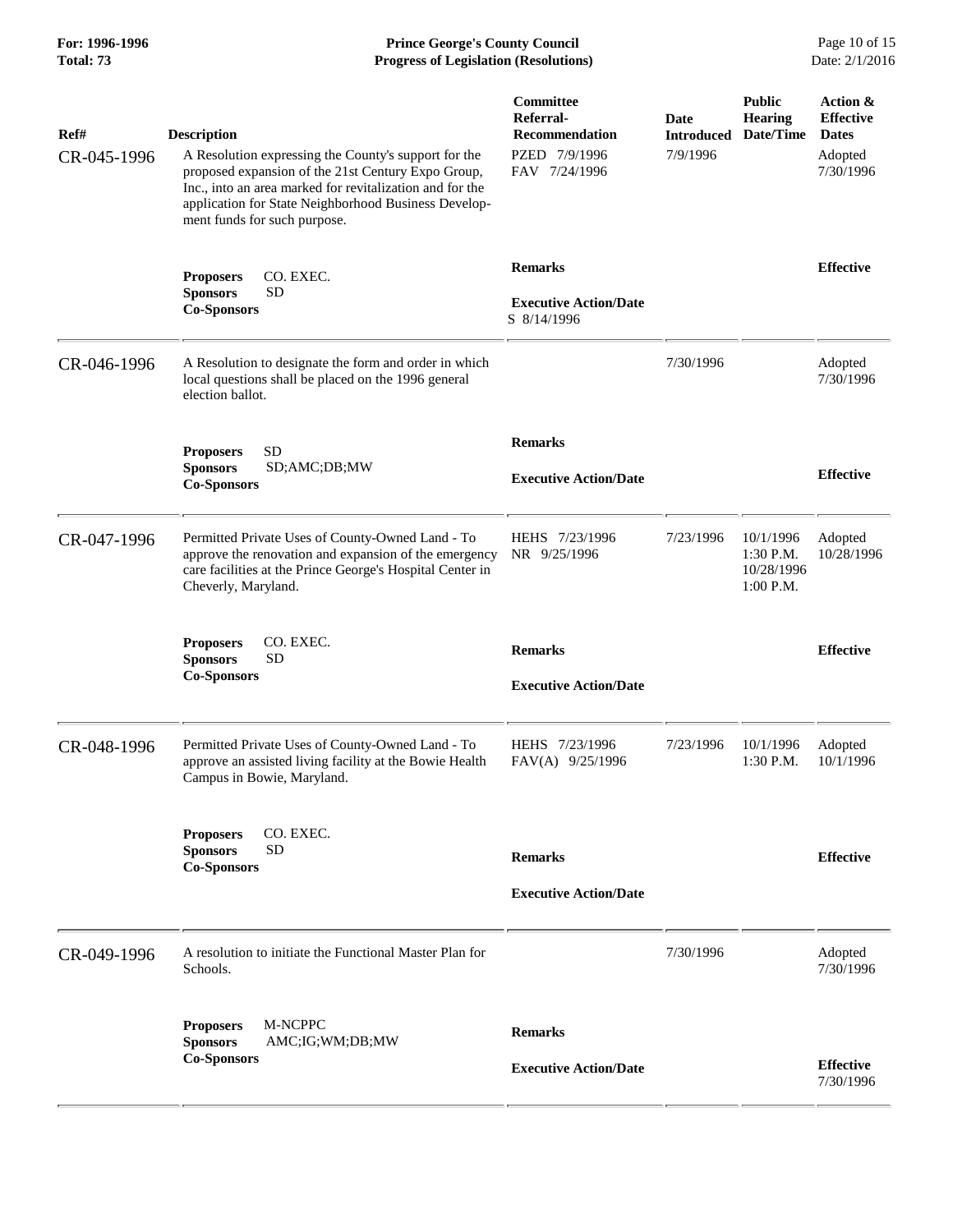**For: 1996-1996 Prince George's County Council** Page 11 of 15<br> **Progress of Legislation (Resolutions)** Date: 2/1/2016 **Progress of Legislation (Resolutions) Progress of Legislation (Resolutions)** 

| Ref#<br>CR-050-1996 | <b>Description</b><br>A resolution concerning an Executive Plan for the<br>purpose of approving additional compensation benefits<br>for the Fire Chief.                                                                                                                                                                                   | <b>Committee</b><br>Referral-<br>Recommendation | Date<br><b>Introduced</b><br>9/10/1996 | <b>Public</b><br><b>Hearing</b><br>Date/Time | Action &<br><b>Effective</b><br><b>Dates</b><br>Adopted<br>9/10/1996 |
|---------------------|-------------------------------------------------------------------------------------------------------------------------------------------------------------------------------------------------------------------------------------------------------------------------------------------------------------------------------------------|-------------------------------------------------|----------------------------------------|----------------------------------------------|----------------------------------------------------------------------|
|                     | CO. EXEC.<br><b>Proposers</b><br><b>Sponsors</b><br>AMC;DB;RVR;MW<br><b>Co-Sponsors</b>                                                                                                                                                                                                                                                   | <b>Remarks</b><br><b>Executive Action/Date</b>  |                                        |                                              | <b>Effective</b>                                                     |
| CR-051-1996         | A Resolution to approve the financing of the acquisition<br>and rehabilitation of the Parkview Manor Apartments<br>project by Robert Pierre Johnson Housing Development,<br>Inc., through the Community Development<br>Administration.                                                                                                    | THE $9/10/1996$<br>FAV(A) 9/30/1996             | 9/10/1996                              |                                              | Adopted<br>10/8/1996                                                 |
|                     | CO. EXEC.<br><b>Proposers</b><br><b>Sponsors</b><br><b>SD</b><br><b>Co-Sponsors</b>                                                                                                                                                                                                                                                       | <b>Remarks</b><br><b>Executive Action/Date</b>  |                                        |                                              | <b>Effective</b>                                                     |
| CR-052-1996         | A Resolution to request the County Executive to desig-<br>nate a Student Service Learning liaison in each County<br>Government agency to identify direct service learning<br>opportunities within the respective agency and to<br>compile and promulgate a directory of service learning<br>activities within County government agencies. | HEHS 9/24/1996<br>FAV(A) 10/23/1996             | 9/24/1996                              |                                              | Adopted<br>10/29/1996                                                |
|                     |                                                                                                                                                                                                                                                                                                                                           | <b>Remarks</b>                                  |                                        |                                              | <b>Effective</b>                                                     |
|                     | DB<br><b>Proposers</b><br><b>Sponsors</b><br>$DB$<br><b>Co-Sponsors</b>                                                                                                                                                                                                                                                                   | <b>Executive Action/Date</b>                    |                                        |                                              |                                                                      |
| CR-053-1996         | To establish spending control limits for the FY1998<br>Water & Sewerage Operating and Capital Budget of the<br>Washington Suburban Sanitary Commission.                                                                                                                                                                                   |                                                 | 10/8/1996                              |                                              | Adopted<br>10/8/1996                                                 |
|                     |                                                                                                                                                                                                                                                                                                                                           | <b>Remarks</b>                                  |                                        |                                              |                                                                      |
|                     | <b>SD</b><br><b>Proposers</b><br><b>Sponsors</b><br>SD;AMC<br><b>Co-Sponsors</b>                                                                                                                                                                                                                                                          | <b>Executive Action/Date</b>                    |                                        |                                              | <b>Effective</b>                                                     |
| CR-054-1996         | Ten Year Water and Sewerage Plan (August 1996<br>Amendment Cycles) to change the water & sewer<br>category designations within the 1994 Comprehensive<br>Ten Year Water and Sewerage Plan.                                                                                                                                                | THE 10/8/1996<br>FAV(A) 11/14/1996              | 10/8/1996                              | 11/12/1996 Adopted<br>1:30 P.M.              | 11/26/1996                                                           |
|                     | CO. EXEC.<br><b>Proposers</b><br><b>Sponsors</b><br>SD;MW<br><b>Co-Sponsors</b>                                                                                                                                                                                                                                                           | <b>Remarks</b><br><b>Executive Action/Date</b>  |                                        |                                              | <b>Effective</b><br>12/18/1996                                       |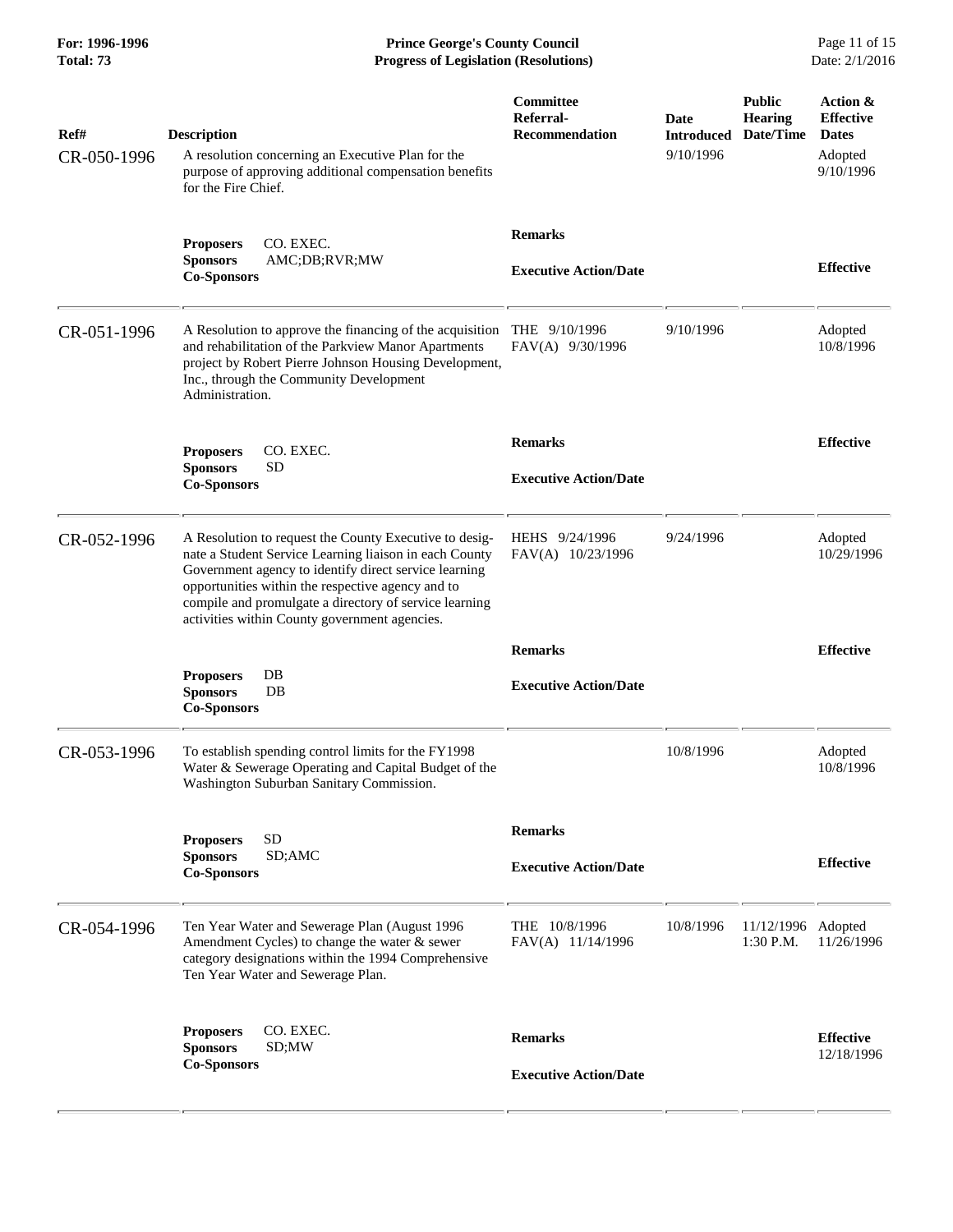**For: 1996-1996 Prince George's County Council** Page 12 of 15<br> **Progress of Legislation (Resolutions)** Date: 2/1/2016 **Total: 73 Progress of Legislation (Resolutions)** 

| Ref#<br>CR-055-1996 | <b>Description</b><br>A Resolution to adopt the Prince George's County<br>Five-Year Transit Development Master Plan (TDMP) as<br>the official document to guide the County's<br>implementation and operation of County public                              | Committee<br>Referral-<br><b>Recommendation</b><br>THE 10/8/1996<br>FAV 10/24/1996         | Date<br><b>Introduced</b><br>10/8/1996 | <b>Public</b><br><b>Hearing</b><br>Date/Time | Action &<br><b>Effective</b><br><b>Dates</b><br>Adopted<br>10/29/1996 |
|---------------------|------------------------------------------------------------------------------------------------------------------------------------------------------------------------------------------------------------------------------------------------------------|--------------------------------------------------------------------------------------------|----------------------------------------|----------------------------------------------|-----------------------------------------------------------------------|
|                     | transportation services for the next five years.<br>CO. EXEC.<br><b>Proposers</b><br><b>Sponsors</b><br>SD;MW<br><b>Co-Sponsors</b>                                                                                                                        | <b>Remarks</b><br><b>Executive Action/Date</b>                                             |                                        |                                              | <b>Effective</b>                                                      |
| CR-056-1996         | Resolution to adopt regulations for the County's<br>Moderately Priced Dwelling Unit Program.                                                                                                                                                               | THE 10/8/1996<br>HELD 10/24/1996                                                           | 10/8/1996                              |                                              |                                                                       |
|                     | CO. EXEC.<br><b>Proposers</b><br><b>Sponsors</b><br>SD;DB<br><b>Co-Sponsors</b>                                                                                                                                                                            | <b>Remarks</b><br><b>Executive Action/Date</b>                                             |                                        |                                              | <b>Effective</b>                                                      |
| CR-057-1996         | A Supplementary Appropriation of Federal, State and<br>Other Funds for the purpose of providing additional<br>funding from grants in the amount of \$3,738,616 to<br>various County Agencies.                                                              | PSFM 10/15/1996<br>FAV(A) 10/17/1996                                                       | 10/15/1996                             |                                              | Adopted<br>10/29/1996                                                 |
|                     | CO. EXEC.<br><b>Proposers</b><br><b>Sponsors</b><br>SD;JE;RVR;DB<br><b>Co-Sponsors</b>                                                                                                                                                                     | <b>Remarks</b><br><b>Executive Action/Date</b>                                             |                                        |                                              | <b>Effective</b>                                                      |
| CR-058-1996         | A Resolution to amend CR-46-1996 which designated<br>the form and order in which local questions shall be<br>placed on the 1996 general election ballot to correct an<br>error.                                                                            |                                                                                            | 10/22/1996                             |                                              | Adopted<br>10/22/1996                                                 |
|                     | <b>Proposers</b><br><b>SD</b><br><b>SD</b><br><b>Sponsors</b><br><b>Co-Sponsors</b>                                                                                                                                                                        | <b>Remarks</b><br>(PROVISIONS<br>RETROACTIVE TO<br>7/30/96<br><b>Executive Action/Date</b> |                                        |                                              | <b>Effective</b>                                                      |
| CR-059-1996         | A Resolution to express support for County Executive's<br>proposed FY 1998 budget to fund enhanced services in<br>the areas of education, public safety, public health and<br>economic development if additional sources of revenue<br>are made available. | <b>Remarks</b>                                                                             | 10/22/1996                             |                                              | Adopted<br>10/22/1996                                                 |
|                     | <b>Proposers</b><br>SD;JE<br>SD;JE<br><b>Sponsors</b><br><b>Co-Sponsors</b>                                                                                                                                                                                | (SEE ALSO CR-46-1996)<br><b>Executive Action/Date</b>                                      |                                        |                                              | <b>Effective</b>                                                      |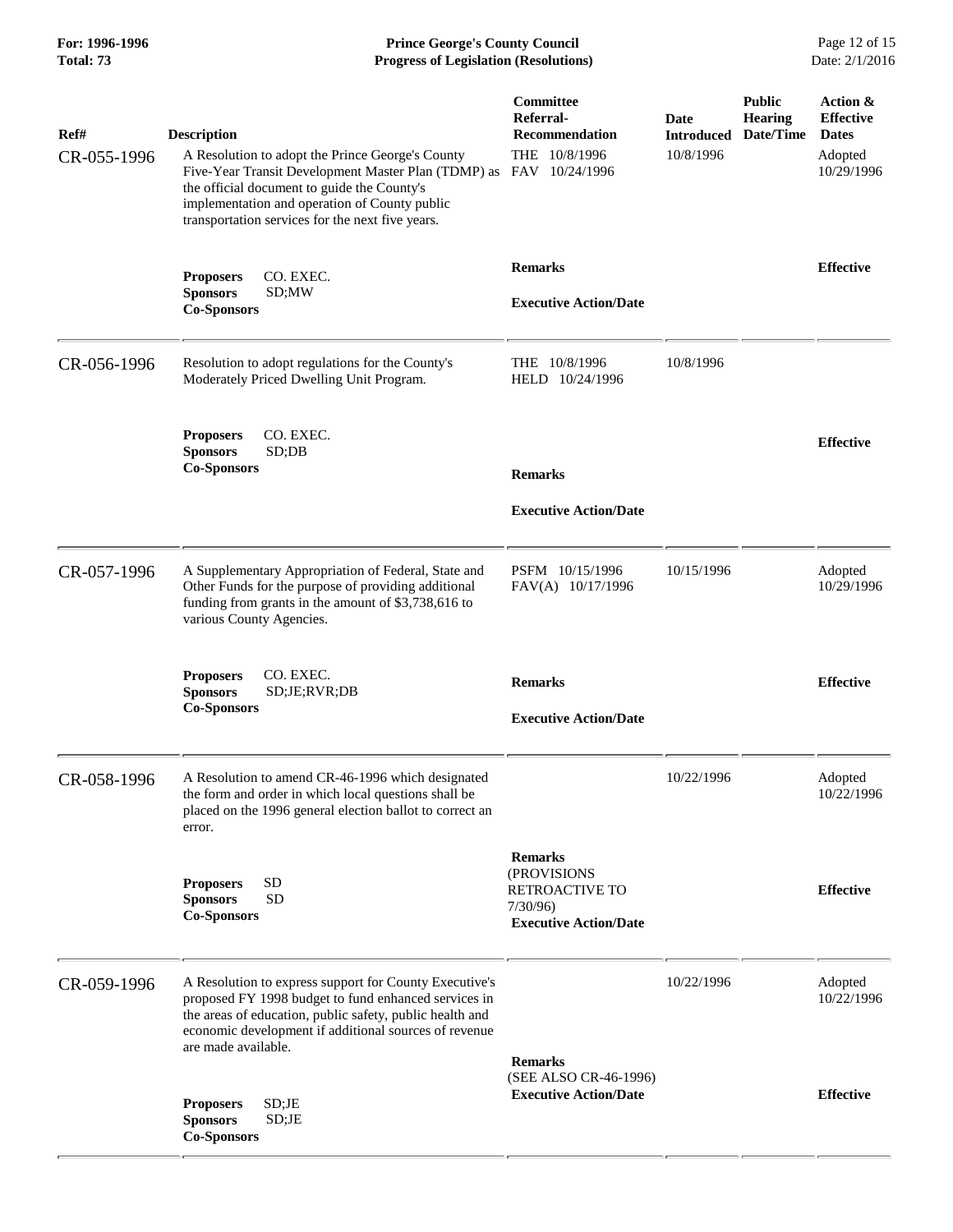| For: 1996-1996<br>Total: 73 | <b>Prince George's County Council</b><br><b>Progress of Legislation (Resolutions)</b>                                                                                                                                         |                                                                    |                                         |                                              |                                                                       |
|-----------------------------|-------------------------------------------------------------------------------------------------------------------------------------------------------------------------------------------------------------------------------|--------------------------------------------------------------------|-----------------------------------------|----------------------------------------------|-----------------------------------------------------------------------|
| Ref#<br>CR-060-1996         | <b>Description</b><br>General Schedule - Salary Schedule "G" to amend the<br>Salary Plan of the County to reflect certain modifications FAV(A) 11/7/1996<br>of General Schedule employees.                                    | Committee<br>Referral-<br><b>Recommendation</b><br>PSFM 10/29/1996 | Date<br><b>Introduced</b><br>10/29/1996 | <b>Public</b><br><b>Hearing</b><br>Date/Time | Action &<br><b>Effective</b><br><b>Dates</b><br>Adopted<br>11/19/1996 |
|                             | CO. EXEC.<br><b>Proposers</b><br><b>Sponsors</b><br><b>SD</b><br><b>Co-Sponsors</b>                                                                                                                                           | <b>Remarks</b><br><b>Executive Action/Date</b>                     |                                         |                                              | <b>Effective</b>                                                      |
| CR-061-1996                 | To express the County's approval of the financing of the THE 10/29/1996<br>Penn Mar Apartments Project by the State Commu- nity FAV(A) 11/14/1996<br>Development Administration and to approve the<br>County's participation. |                                                                    | 10/29/1996                              |                                              | Adopted<br>11/26/1996                                                 |
|                             | CO. EXEC.<br><b>Proposers</b><br><b>RVR</b><br><b>Sponsors</b><br><b>Co-Sponsors</b>                                                                                                                                          | <b>Remarks</b><br><b>Executive Action/Date</b>                     |                                         |                                              | <b>Effective</b>                                                      |
| CR-062-1996                 | Pin Oak Village Apartments, Phase II - Approval of<br>Financing by the Maryland Community Development<br>Administration.                                                                                                      | THE 10/29/1996<br>FAV(A) 11/14/1996                                | 10/29/1996                              |                                              | Adopted<br>11/26/1996                                                 |
|                             | CO. EXEC.<br><b>Proposers</b><br>AS<br><b>Sponsors</b><br><b>Co-Sponsors</b>                                                                                                                                                  | <b>Remarks</b><br><b>Executive Action/Date</b>                     |                                         |                                              | <b>Effective</b>                                                      |
| CR-063-1996                 | Henson Creek Manor II Approval of Financing by the<br>Maryland Community Development Administration.                                                                                                                          | THE 10/29/1996<br>FAV(A) 11/14/1996                                | 10/29/1996                              |                                              | Adopted<br>11/26/1996                                                 |
|                             | CO. EXEC.<br><b>Proposers</b><br><b>Sponsors</b><br>SD;MW<br><b>Co-Sponsors</b>                                                                                                                                               | <b>Remarks</b><br><b>Executive Action/Date</b>                     |                                         |                                              | <b>Effective</b>                                                      |
| CR-064-1996                 | Approval of Issuance of Bonds of the Housing Authority THE 10/29/1996<br>for Langley Gardens Apartments Project.                                                                                                              | FAV(A) 11/14/1996                                                  | 10/29/1996                              |                                              | Adopted<br>11/26/1996                                                 |
|                             | CO. EXEC.<br><b>Proposers</b><br><b>Sponsors</b><br>SD;MW<br><b>Co-Sponsors</b>                                                                                                                                               | <b>Remarks</b><br><b>Executive Action/Date</b>                     |                                         |                                              | <b>Effective</b>                                                      |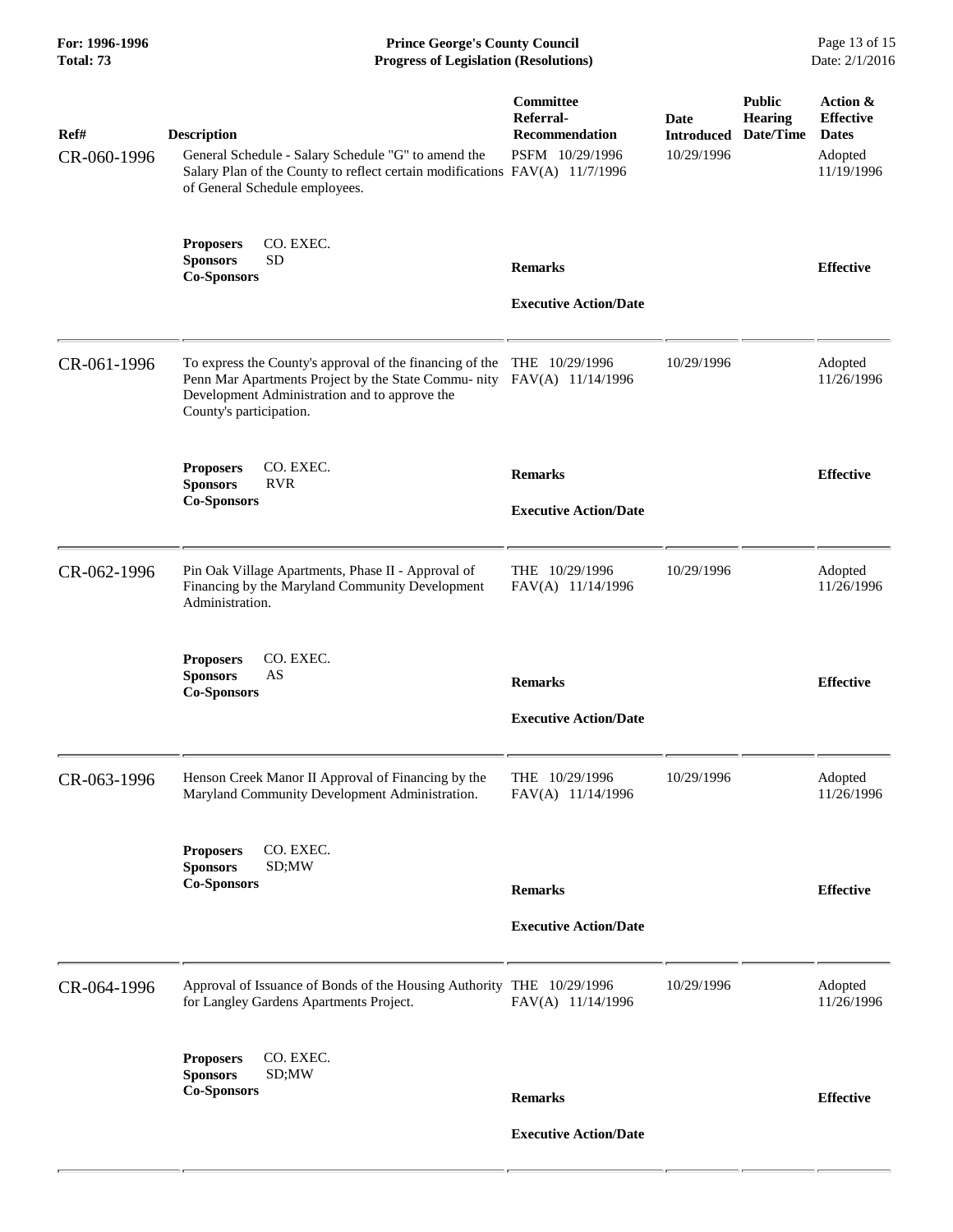**For: 1996-1996 Prince George's County Council** Page 14 of 15<br> **Progress of Legislation (Resolutions)** Date: 2/1/2016 **Total: 73 Progress of Legislation (Resolutions)** 

| Ref#<br>CR-065-1996 | <b>Description</b><br>Ten Year Water and Sewerage Plan to change the water                                                                                                                                                                                                                                                                            | Committee<br>Referral-<br><b>Recommendation</b><br>THE 10/29/1969 | Date<br><b>Introduced</b><br>10/29/1996 | <b>Public</b><br><b>Hearing</b><br>Date/Time<br>11/26/1996 | Action &<br><b>Effective</b><br><b>Dates</b><br>Adopted |
|---------------------|-------------------------------------------------------------------------------------------------------------------------------------------------------------------------------------------------------------------------------------------------------------------------------------------------------------------------------------------------------|-------------------------------------------------------------------|-----------------------------------------|------------------------------------------------------------|---------------------------------------------------------|
|                     | and sewer category designation for the Bowie<br>Montessori Learning Center within the 1994<br>Comprehensive Ten Year Water and Sewer Plan.                                                                                                                                                                                                            |                                                                   |                                         | 11:30 AM                                                   | 11/26/1996                                              |
|                     | CO. EXEC.<br><b>Proposers</b>                                                                                                                                                                                                                                                                                                                         | <b>Remarks</b>                                                    |                                         |                                                            |                                                         |
|                     | <b>Sponsors</b><br>AS<br><b>Co-Sponsors</b>                                                                                                                                                                                                                                                                                                           | <b>Executive Action/Date</b>                                      |                                         |                                                            | <b>Effective</b><br>12/18/1996                          |
| CR-066-1996         | Approval of Maryland Industrial Development Financing PSFM 10/29/1996<br>Authority (MIDFA) Bonds for Townsend Culinary, Inc. FAV(A) 11/7/1996                                                                                                                                                                                                         |                                                                   | 10/29/1996                              |                                                            | Adopted<br>11/26/1996                                   |
|                     | CO. EXEC.<br><b>Proposers</b><br><b>Sponsors</b><br>SD;MW<br><b>Co-Sponsors</b>                                                                                                                                                                                                                                                                       |                                                                   |                                         |                                                            |                                                         |
|                     |                                                                                                                                                                                                                                                                                                                                                       | <b>Remarks</b>                                                    |                                         |                                                            | <b>Effective</b><br>11/26/1996                          |
|                     |                                                                                                                                                                                                                                                                                                                                                       | <b>Executive Action/Date</b>                                      |                                         |                                                            |                                                         |
| CR-067-1996         | To approve borrowing by County of not more than<br>\$2,000,000 from State Dept. of Business and Economic<br>Development pursuant to Maryland Industrial Land Act<br>for acquisition of land and buildings as part of expansion<br>of Hargrove, Inc.'s, in Lanham, Maryland, and providing<br>for terms and conditions of borrowing.                   | PSFM 11/12/1996<br>FAV 11/21/1996                                 | 11/12/1996                              |                                                            | Adopted<br>11/26/1996                                   |
|                     |                                                                                                                                                                                                                                                                                                                                                       | <b>Remarks</b>                                                    |                                         |                                                            | <b>Effective</b>                                        |
|                     | <b>Proposers</b><br>CO. EXEC.<br><b>Sponsors</b><br>SD;MW<br><b>Co-Sponsors</b>                                                                                                                                                                                                                                                                       | <b>Executive Action/Date</b>                                      |                                         |                                                            | 11/26/1996                                              |
| CR-068-1996         | To authorize Economic Development Revenue<br>Refunding Bonds in an amount not to exceed \$1,500,000 FAV 11/21/1996<br>to lend to Foreign Trade Zone Research & Development<br>Associates Limited Partnership for purpose of refunding<br>outstanding amount of County Economic Dev. Revenue<br>Bonds (Pr. Geo's Co. Foreign Trade Zone Project), 1983 | PSFM 11/12/1996                                                   | 11/12/1996                              |                                                            | Adopted<br>11/26/1996                                   |
|                     | Series B.                                                                                                                                                                                                                                                                                                                                             | <b>Remarks</b>                                                    |                                         |                                                            | <b>Effective</b>                                        |
|                     | <b>Proposers</b><br>CO. EXEC.<br><b>Sponsors</b><br>AS<br><b>Co-Sponsors</b>                                                                                                                                                                                                                                                                          | <b>Executive Action/Date</b>                                      |                                         |                                                            | 12/18/1996                                              |
| CR-069-1996         | To authorize Economic Development Revenue<br>Refunding Bonds in an amount not to exceed \$2,100,000 FAV 11/21/1996<br>to lend to SPM Partnership for purpose of refunding<br>outstanding amount of County Economic Dev. Variable<br>Rate Revenue Bonds (SPM Partnership Project), 1986<br>Series.                                                     | PSFM 11/12/1996                                                   | 11/12/1996                              |                                                            | Adopted<br>11/26/1996                                   |
|                     |                                                                                                                                                                                                                                                                                                                                                       | <b>Remarks</b>                                                    |                                         |                                                            | <b>Effective</b>                                        |
|                     | <b>Proposers</b><br>CO. EXEC.<br><b>Sponsors</b><br>AS;MW<br><b>Co-Sponsors</b>                                                                                                                                                                                                                                                                       | <b>Executive Action/Date</b>                                      |                                         |                                                            | 12/13/1996                                              |